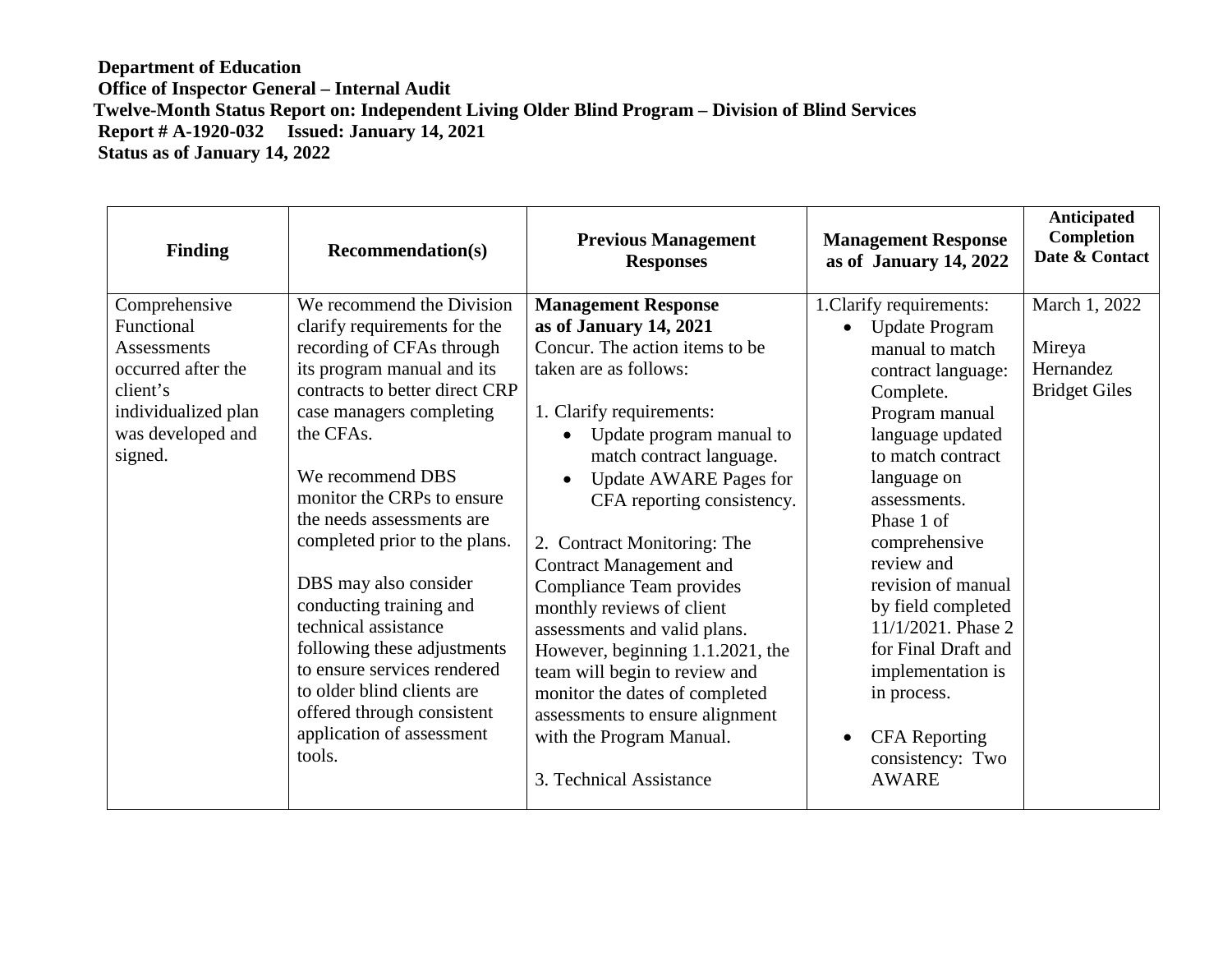| <b>Finding</b> | <b>Recommendation(s)</b> | <b>Previous Management</b><br><b>Responses</b>                                                                                                                                                   | <b>Management Response</b><br>as of January 14, 2022                                                                                             | <b>Anticipated</b><br>Completion<br>Date & Contact |
|----------------|--------------------------|--------------------------------------------------------------------------------------------------------------------------------------------------------------------------------------------------|--------------------------------------------------------------------------------------------------------------------------------------------------|----------------------------------------------------|
|                |                          | Draft memo clarifying<br>$\bullet$<br>requirements (to include<br>updated manual language)<br>and AWARE changes.<br>Set up training via TEAMS<br>$\bullet$<br>to review<br>updates/requirements. | enhancements<br>have been<br>developed A. IL<br>CFA page created<br>to streamline<br>recording practices<br>capturing initial,<br>carryover, and |                                                    |
|                |                          | <b>Management Response</b><br>as of July 14, 2021<br>1. Clarify requirements:                                                                                                                    | final assessments.<br><b>B.</b> Actual service<br>Mass Entry data<br>page to ease CRP                                                            |                                                    |
|                |                          | Update program manual:<br>$\bullet$<br>Complete. Program<br>manual language updated<br>to match contract language.<br>Update is pending final<br>approval.                                       | reporting of<br>billable units for<br>assessments. Both<br>enhancements are<br>currently in test<br>aware and are<br>expected to be              |                                                    |
|                |                          | CFA reporting consistency<br>$\bullet$<br>in AWARE has been<br>presented to IT for<br>development. Awaiting                                                                                      | released when<br>testing is<br>complete.<br>2. Contract Monitoring:<br>Complete. Contract                                                        |                                                    |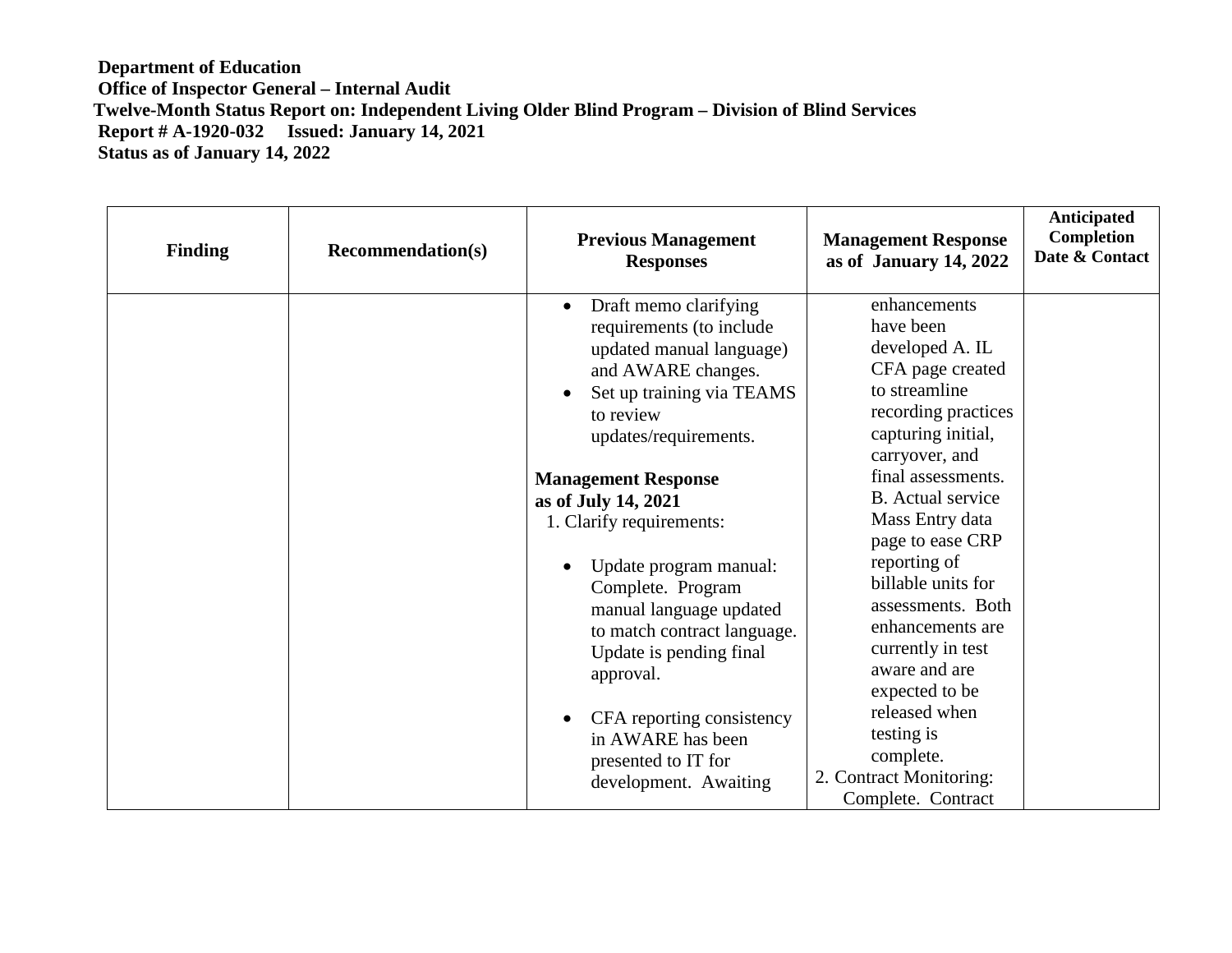| <b>Finding</b> | <b>Recommendation(s)</b> | <b>Previous Management</b><br><b>Responses</b>                  | <b>Management Response</b><br>as of January 14, 2022 | Anticipated<br>Completion<br>Date & Contact |
|----------------|--------------------------|-----------------------------------------------------------------|------------------------------------------------------|---------------------------------------------|
|                |                          | completion and approval of                                      | Management and                                       |                                             |
|                |                          | changes.                                                        | Compliance Team                                      |                                             |
|                |                          |                                                                 | monitors dates of                                    |                                             |
|                |                          | 2. Contract Monitoring:                                         | completed                                            |                                             |
|                |                          |                                                                 | assessments to align                                 |                                             |
|                |                          | Program Manual is under final                                   | with contract and                                    |                                             |
|                |                          | approval. The Contract                                          | program requirements.                                |                                             |
|                |                          | Management and Compliance                                       |                                                      |                                             |
|                |                          | Team have been and will                                         | 3. Technical Assistance:                             |                                             |
|                |                          | continue reviewing and verifying<br>completed assessment dates. | Pending. Awaiting<br>roll out of AWARE               |                                             |
|                |                          | Upon completion and approval of                                 | enhancements after                                   |                                             |
|                |                          | the Program Manual, Contract                                    | testing is complete. In                              |                                             |
|                |                          | Management and Compliance                                       | the interim, technical                               |                                             |
|                |                          | team will update their process to                               | assistance is provided                               |                                             |
|                |                          | align with the provisions                                       | as needed through                                    |                                             |
|                |                          | outlined.                                                       | Helpdesk.                                            |                                             |
|                |                          |                                                                 |                                                      |                                             |
|                |                          | 3. Technical Assistance:                                        |                                                      |                                             |
|                |                          |                                                                 |                                                      |                                             |
|                |                          | Pending. Awaiting final approval                                |                                                      |                                             |
|                |                          | of updated manual language and                                  |                                                      |                                             |
|                |                          | completion of AWARE reporting                                   |                                                      |                                             |
|                |                          | update.                                                         |                                                      |                                             |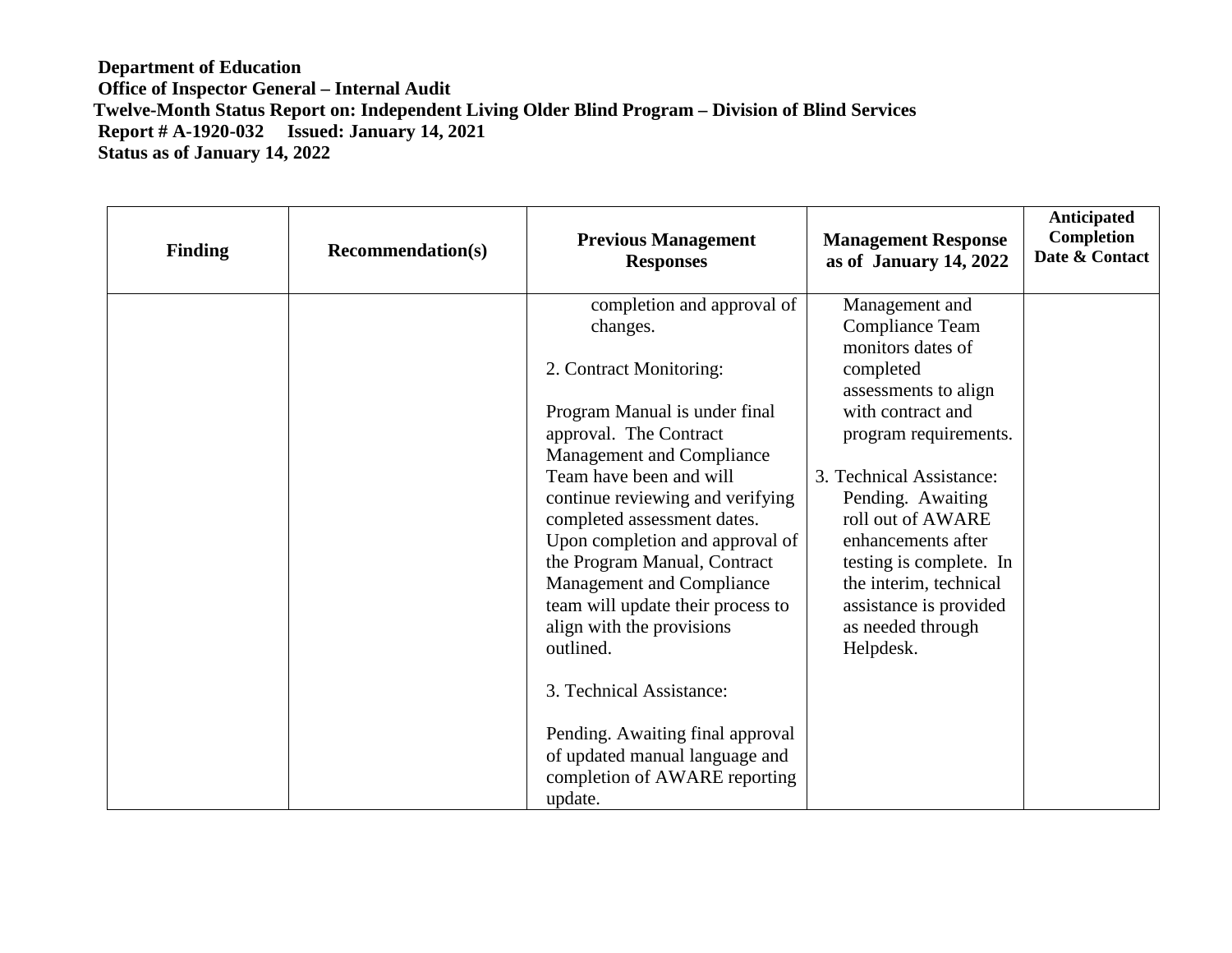| <b>Finding</b>                 | <b>Recommendation(s)</b>                               | <b>Previous Management</b><br><b>Responses</b>                                      | <b>Management Response</b><br>as of January 14, 2022 | <b>Anticipated</b><br><b>Completion</b><br>Date & Contact |
|--------------------------------|--------------------------------------------------------|-------------------------------------------------------------------------------------|------------------------------------------------------|-----------------------------------------------------------|
|                                |                                                        | Anticipated Completion Date &<br>Contact<br>October 1, 2021<br><b>Bridget Giles</b> |                                                      |                                                           |
| DBS could enhance              | We recommend in future                                 | <b>Management Response</b>                                                          |                                                      | June 30, 2022                                             |
| the CRP Risk<br>Assessment and | monitoring, DBS finalize the<br>monitoring reports and | as of January 14, 2021<br>Concur. The action items to be                            | 1. Contract Monitoring:<br>52% of 2020-2021on-site   |                                                           |
| subsequent                     | provide the reports and                                | taken are as follows:                                                               | visits will be conducted                             | <b>Justin Mills</b>                                       |
| monitoring                     | results to the CRPs.                                   |                                                                                     | between January and                                  | <b>Bridget Giles</b>                                      |
|                                | We recommend DBS modify                                | The Contract Monitoring and<br>1.<br>Compliance Team will finalize                  | March 2022. Remaining<br>9 CRP's are being           |                                                           |
|                                | the risk assessment to                                 | and send monitoring reports                                                         | monitored via a desk                                 |                                                           |
|                                | include a numerical score for                          | and results to CRP's for the                                                        | review. Reviews will be                              |                                                           |
|                                | previous monitoring                                    | 2020-2021 fiscal year.                                                              | completed by June 30,                                |                                                           |
|                                | (monitored in the last year, 3)<br>years, etc.).       |                                                                                     | 2022.                                                |                                                           |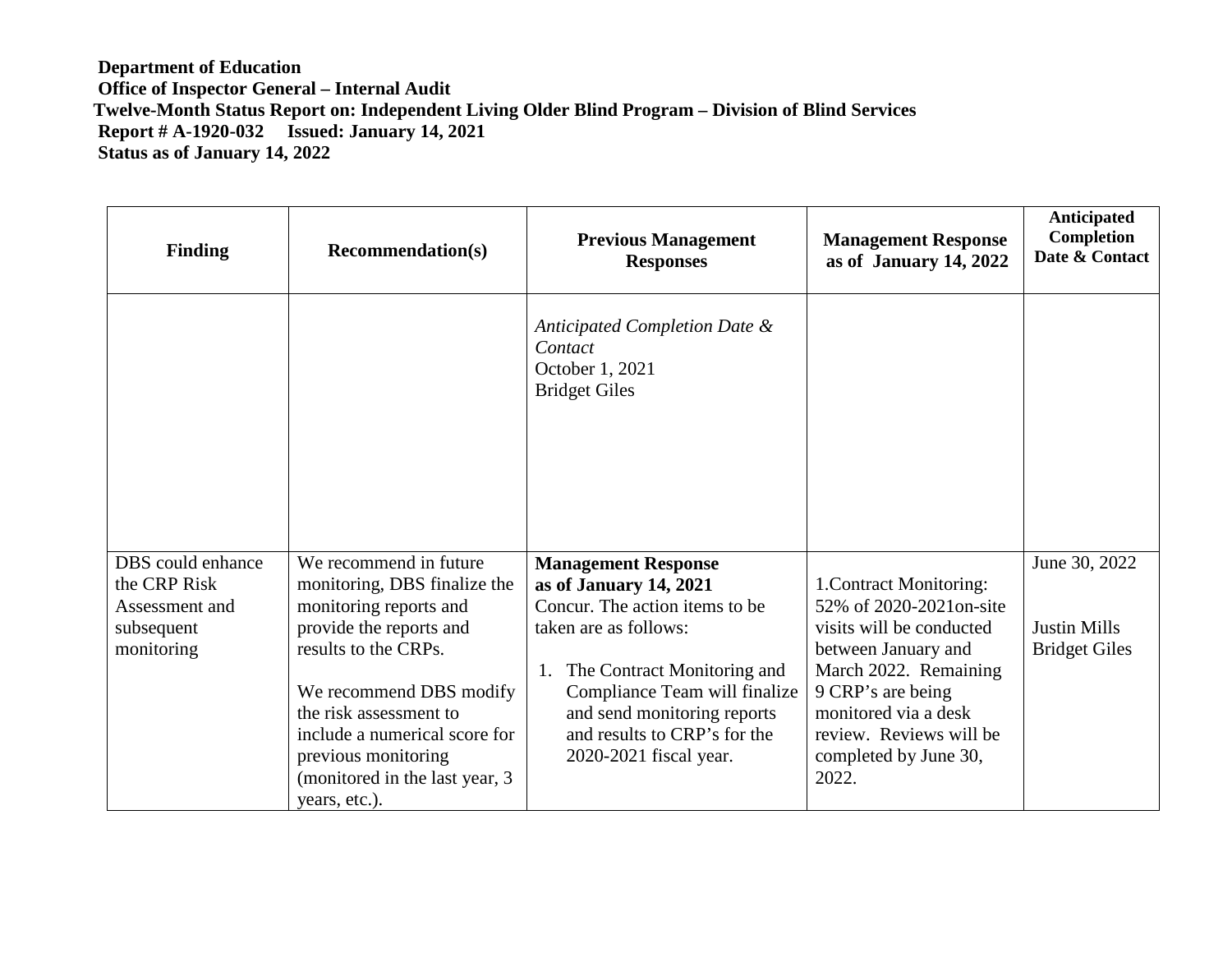| <b>Finding</b> | <b>Recommendation(s)</b>                                                                                                                                                                                                                                                                                                                                                                                                            | <b>Previous Management</b><br><b>Responses</b>                                                                                                                                                                                                                                                                                                                                                                                                                                                                                      | <b>Management Response</b><br>as of January 14, 2022 | <b>Anticipated</b><br>Completion<br>Date & Contact |
|----------------|-------------------------------------------------------------------------------------------------------------------------------------------------------------------------------------------------------------------------------------------------------------------------------------------------------------------------------------------------------------------------------------------------------------------------------------|-------------------------------------------------------------------------------------------------------------------------------------------------------------------------------------------------------------------------------------------------------------------------------------------------------------------------------------------------------------------------------------------------------------------------------------------------------------------------------------------------------------------------------------|------------------------------------------------------|----------------------------------------------------|
|                | We additionally recommend<br>DBS clearly define the type<br>of monitoring that should be<br>conducted based on the risk<br>category.<br>DBS should also consider<br>developing a monitoring<br>tracking system that displays<br>timing of its monitoring<br>process to include scheduled<br>visits, summarized results of<br>visits, findings identified,<br>and the dates corrective<br>actions were implemented<br>and completed. | The Contract Monitoring and<br>2.<br>Compliance Team updated the<br>risk assessment to include a<br>score for previous contract<br>monitoring visits.<br>The Contract Monitoring and<br>3.<br>Compliance Team updated the<br>risk assessment to include the<br>type of monitoring (desk or<br>on-site) that is recommended<br>based upon risk score and<br>previous corrective action<br>plans.<br>The Contract Monitoring and<br>4.<br>Compliance Team created a<br>tracking report for all desk and<br>on-site monitoring visits. | 2. Complete.<br>3. Complete<br>4. Complete           |                                                    |
|                |                                                                                                                                                                                                                                                                                                                                                                                                                                     | <b>Management Response</b><br>as of July 14, 2021<br>1. The Contract Monitoring and<br>Compliance Team will finalize and                                                                                                                                                                                                                                                                                                                                                                                                            |                                                      |                                                    |